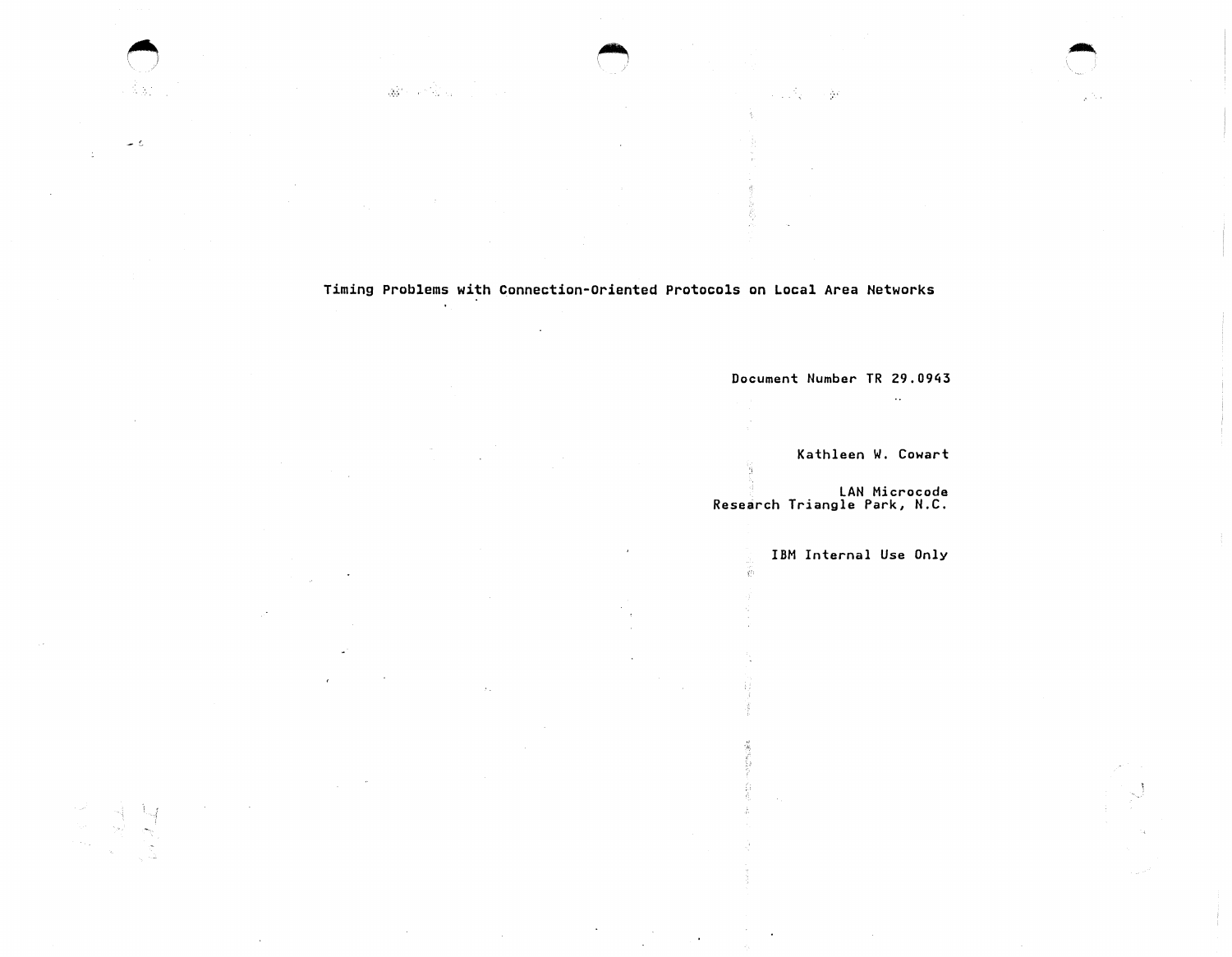第二 三个人

# ABSTRACT

The Logical Link Control protocols used on Local Area Networks are based on protodiscovery. For the protocol to operate correctly the response timer must accurately reflect the maximum round trip time for frame delivery and acknowledgement. This value was easily established in a point-to-point situation. With the development of multi-access media, and of networks consisting of interconnected media with widely varying characteristics, it is becoming increasingly difficult. This paper describes some of the problems that arise when the timing requirements are not met.

This paper requires some familiarity on the part of the reader with Local Area Networks CLANs), and with Logical Link Control CLLC) protocols. Some knowledge of the operation of HDLC or SDLC type protocols would be helpful. A glossary and list of publications are provided at the end of the paper which may assist those without such knowledge.

ITIRC KEYWORDS

Logical Link Control Local Area Networks

IEEE 802.l.

Type 2 LLC

.·~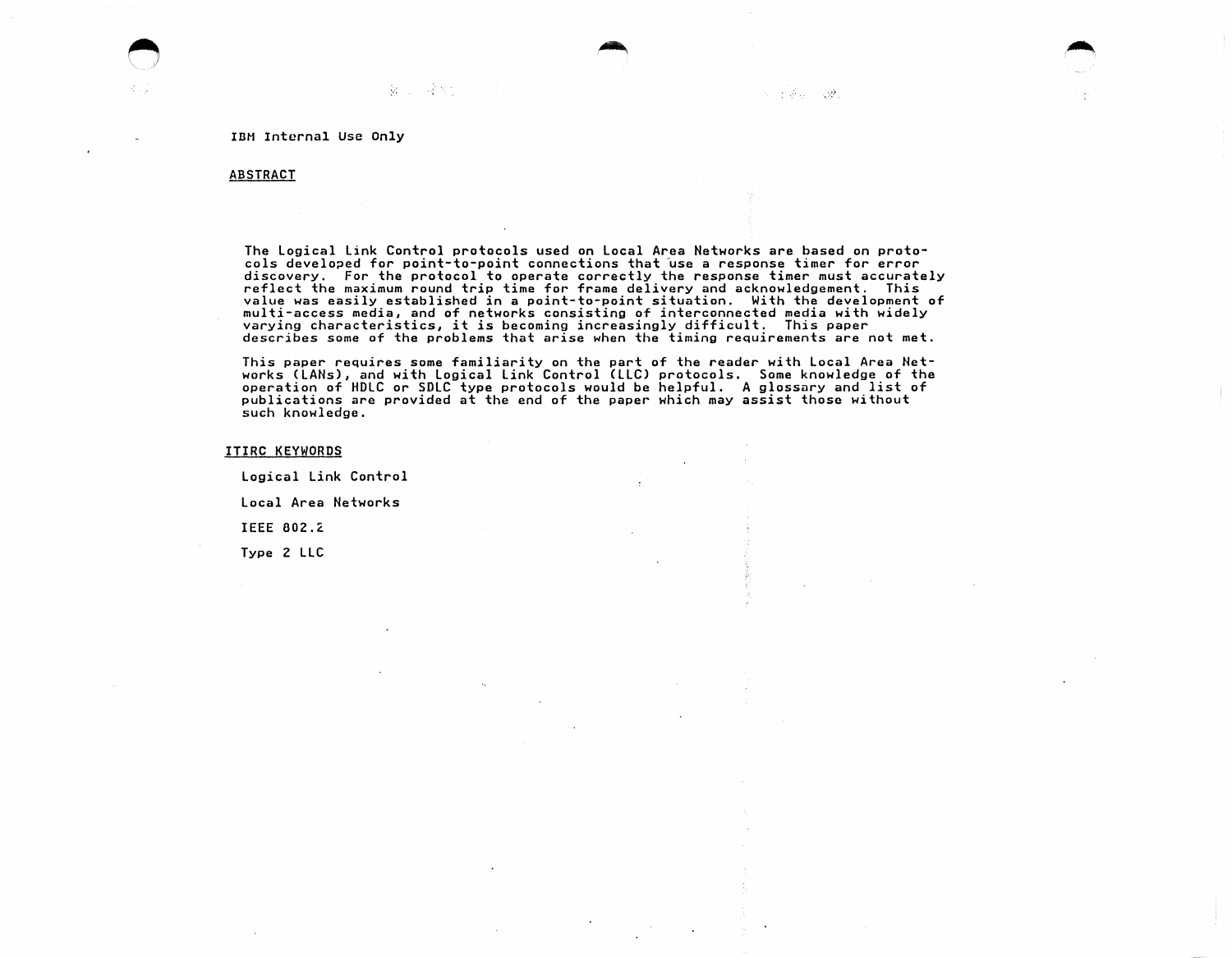## IDH Internal Use only

 $\mathcal{R}^{\mathcal{L}}$  and  $\mathcal{L}^{\mathcal{L}}$  and  $\mathcal{L}^{\mathcal{L}}$  and  $\mathcal{L}^{\mathcal{L}}$ 

## INTRODUCTION

A local Area Network consists of communicating devices connected by one or more of several different kinds of media, The IEEE has issued standards governing the physical media, and the access protocols used to communicate on them, as well as a<br>standard governing the type of Logical Link Control (LLC) protocols used to handle data delivery. In terms of' the OSI reference model, LLC is the upper half of layer 2 CData link layer), the Media Access Control CMAC) protocols form the lower half. The LLC standard, IEEE 802.2 (now ISO 8802/2), describes three types of service:

in Ale

- Type 1 Connectionless Service. There is no guarantee of frame delivery, and no retry at layer 2.
- Type 2 Connection Oriented Service. This service provides guaranteed delivery of sequentially numbered frames, with error recovery, after a connection is established between the communicating stations.
- $\bullet$ Type 3 - Acknowledged Connectionless. This service provides guaranteed delivery and retry on a frame-by-frame basis, without the need to establish a connection.

This paper is concerned with the operation of the Type 2 service, which is based on<br>earlier data link control procedures such as High-Level Data Link Control (HDLC) and Synchronous Data link Control CSDLC).

The IBM Token-Ring Network is one type of local Area Network. It conforms to the IEEE 802.5 standard at the MAC layer, and to IEEE 802.2 at the LLC layer. The state tables published in the IBM Token-Ring Network Architecture Reference Manual are not identical to those in IEEE 802.2, but are essentially the same. The information in this paper is based on experience with the IBM Token-Ring, but there is no reason to assume that a LAN using IEEE 802.3 CSMA/CD protocols, for example, would escape these problems.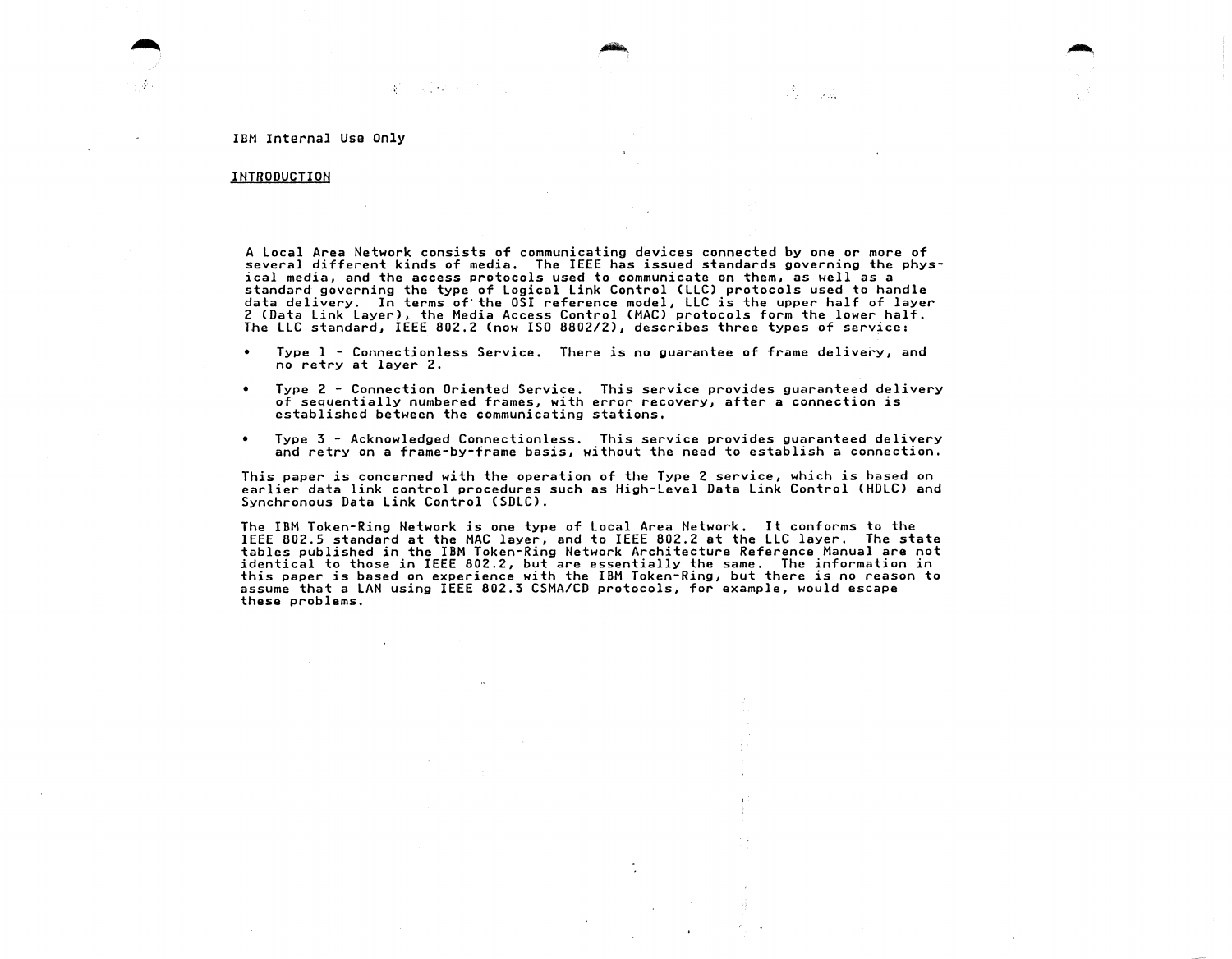#### CONNECTION ORIENTED PROTOCOLS

With Co

This paper addresses the operation of Connection Oriented protocols at the LLC sublayer (hereinafter referred to as Type 2 protocols). Connection Oriented protocols may also be implemented at higher layers of the protocol stack, such as the Transport Layer, either instead of, or as well as, at the LLC layer. Higher-layer implementations may less often encounter the problems described, principally due to the longer timer values used, but they are not immune.

 $\mathcal{F}(\mathcal{E}) = \mathcal{E}(\mathcal{E})$ 

There are two significant differences between Type 1 and Type 2 protocols:

- Connection establishment
- Guaranteed delivery

A Type 1 frame is simply sent to a destination address, with no prior determination see whether the frame was received and accepted. Before data frames are sent using Type 2 protocols the two parties involved exchange frames confirming that they exist, and that they are willing to communicate. All data frames sent after the connection is established carry sequence numbers, and the sender expects to receive confirmation of receipt from the target. If confirmation is not received after a certain period of time, the sender will start recovery procedures (enter the link state known a<u>s Checkpointi</u>ng in the IBM state tables,  $A_{\text{Maj}}$  in the IEEE state tables). Recovery involves sending a command-poll frame to which the receiver is obligated to reply with a response-final frame. The command-poll frame is also timed, and is resent a certain number of times if no reply is received. If no reply is received after the retry count is exhausted, the connection has been lost: if a<br>reply is received the sender determines which data frames (if any) need to be resent.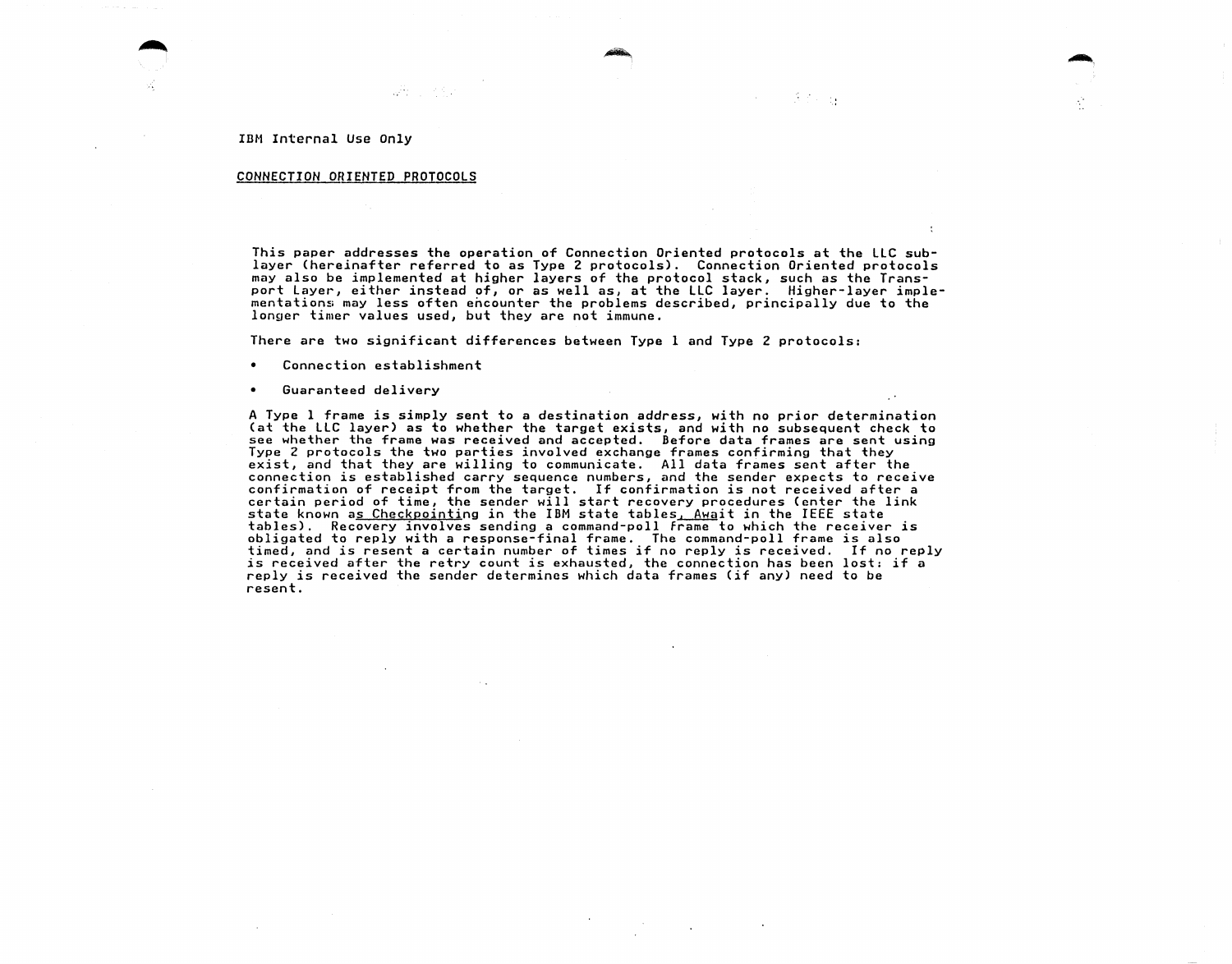#### NON-DETERMINISTIC MEDIA

The basic assumption of the Type 2 protocols regarding the recovery timer is that when it expires the frame being timed has not been, and will not be, received by the target. Therefore the sender will never see a response to that frame. The response timer CTl in the IBM state tables), should therefore be set to expire after the time required for all of the following events to occur:

 $\mathcal{L}^{\text{max}}_{\text{max}}$  , where  $\mathcal{L}^{\text{max}}_{\text{max}}$ 

Шĥ.

1. the sending station transmits the frame

-195

2. the frame traverses the media to the target

3. the target station receives and (to some extent) processes the frame

4. the target station prepares and transmits the reply

5. the reply traverses the media to the sender

6. the sender processes the reply

For the timer to be set correctly, the maximum duration of all of the above events must be determined. However, in all cases there are problems doing so.

### Transmitting the frame

The simplest case of unbounded delay in the transmit process is the frame queue in the transmitting station. If multiple connections are supported, or Type 1 traffic<br>is multiplexed with Type 2, there is no good reason to assume that issuing a transmit request to the MAC layer for a particular frame immediately results in an<br>attempt by the MAC layer to transmit that frame. The length of the transmit queue is clearly variable.

The fact that a station is ready to transmit a frame Cit reached the head of the The fact that a station is ready to transmit a frame (it reached the head of the<br>transmit queue) does not mean that it is able to do so. It first must acquire the transmit queue) does not mean that it is able to do so. It first must acquire the<br>right to transmit on the media to which it is attached. Depending on the LAN this could mean that it receives a token (of the correct type and priority), or that it determines that no other station is.currently transmitting. Some media (e.g. IEEE 802.3) are inherently non-deterministic in this respect. Others, (e.g. IEEE 802.5) are inherently deterministic for a given configuration, provided that all stations are using the same priority for all frames.

In addition, the media may be temporarily unavailable for data transfer regardless of how deterministic it may be in normal operation. The MAC protocols on the Tokenproblem occurs, but these take time to operate. There are also MAC protocols which allow for exceptional data transfer - the restricted token in FDDI can block all other asynchronous data traffic for an unlimited period of time.

There are two ways to alleviate these problems. One is to attempt to detect cases<br>where there is significant delay in accessing the media, and either stop or extend the Tl timer accordingly. The Tl timer may be stopped for the duration of Beaconing<br>on the Token-Ring, for example. It could also, conceivably, be stopped while restricted tokens were circulating on an FDDI ring. This solution only works, however, where both stations are on the same media segment - it does not work where the protocols are operated through a bridge or relay. If a higher-layer protocol is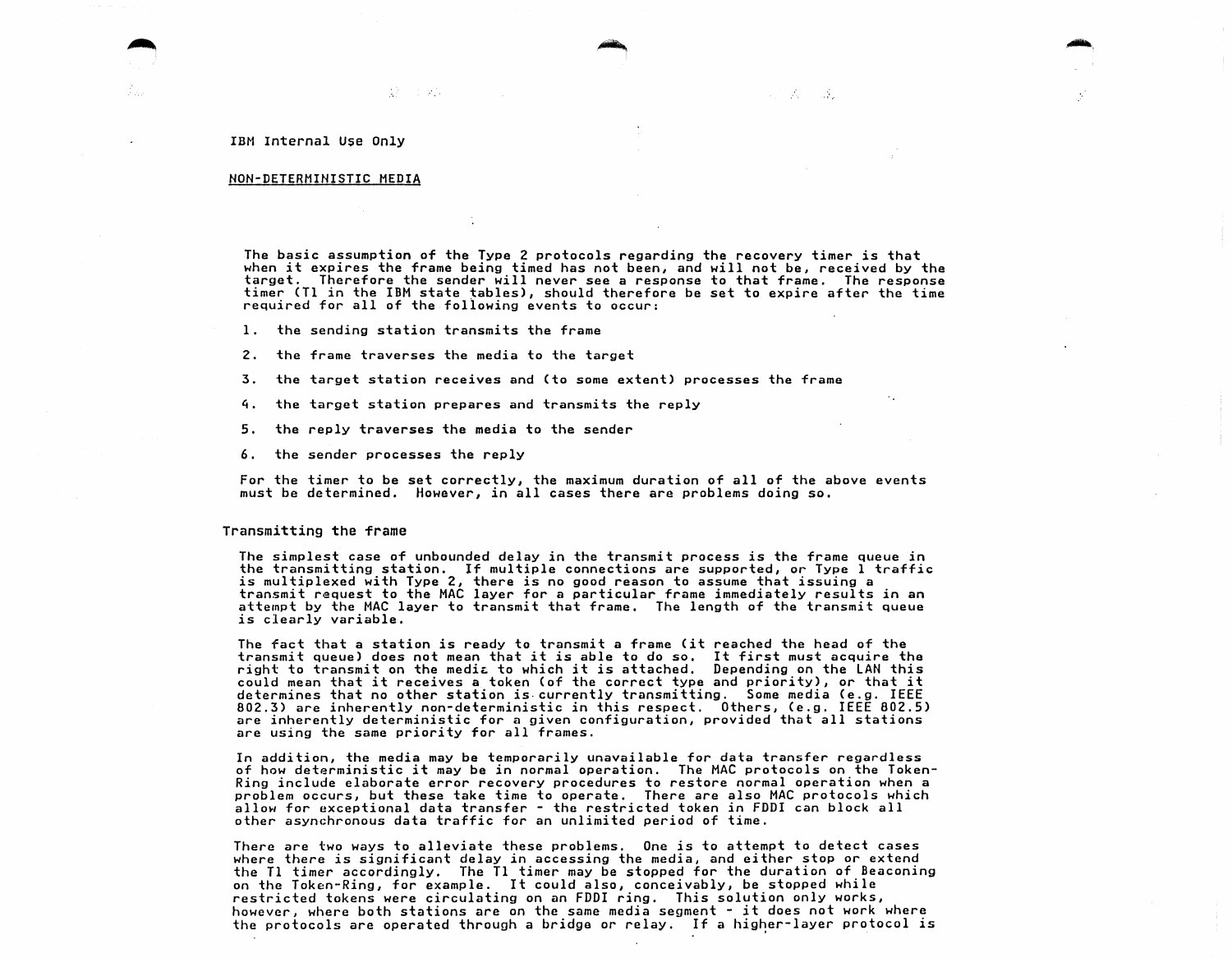also timing frame transfers, the problem is propagated upwards.

 $\mathbf{r}$ 

 $\sim 10^{-1}$ 

数据设计设计

 $\sim$ 

 $\sim$ 

 $\lesssim 10^7$ 

The other alternative is to wait to start Tl until the MAC layer confirms that it has transmitted the frame. However, this results in significant complications to the LLC code, not covered by the state tables. By the time the MAC layer confirms<br>transmission some other event - frame reception or timer expiration - may have<br>caused a state change which renders the Start\_Tl action unnec

 $\sim$ 

 $\mathcal{A}$ 

 $\hat{\mathbf{r}}$ 

 $\sim$ 

Non-deterministic media 5

 $\sim$ 

 $\bullet$ 

 $1.5\%$  ,  $22\%$  ,  $22\%$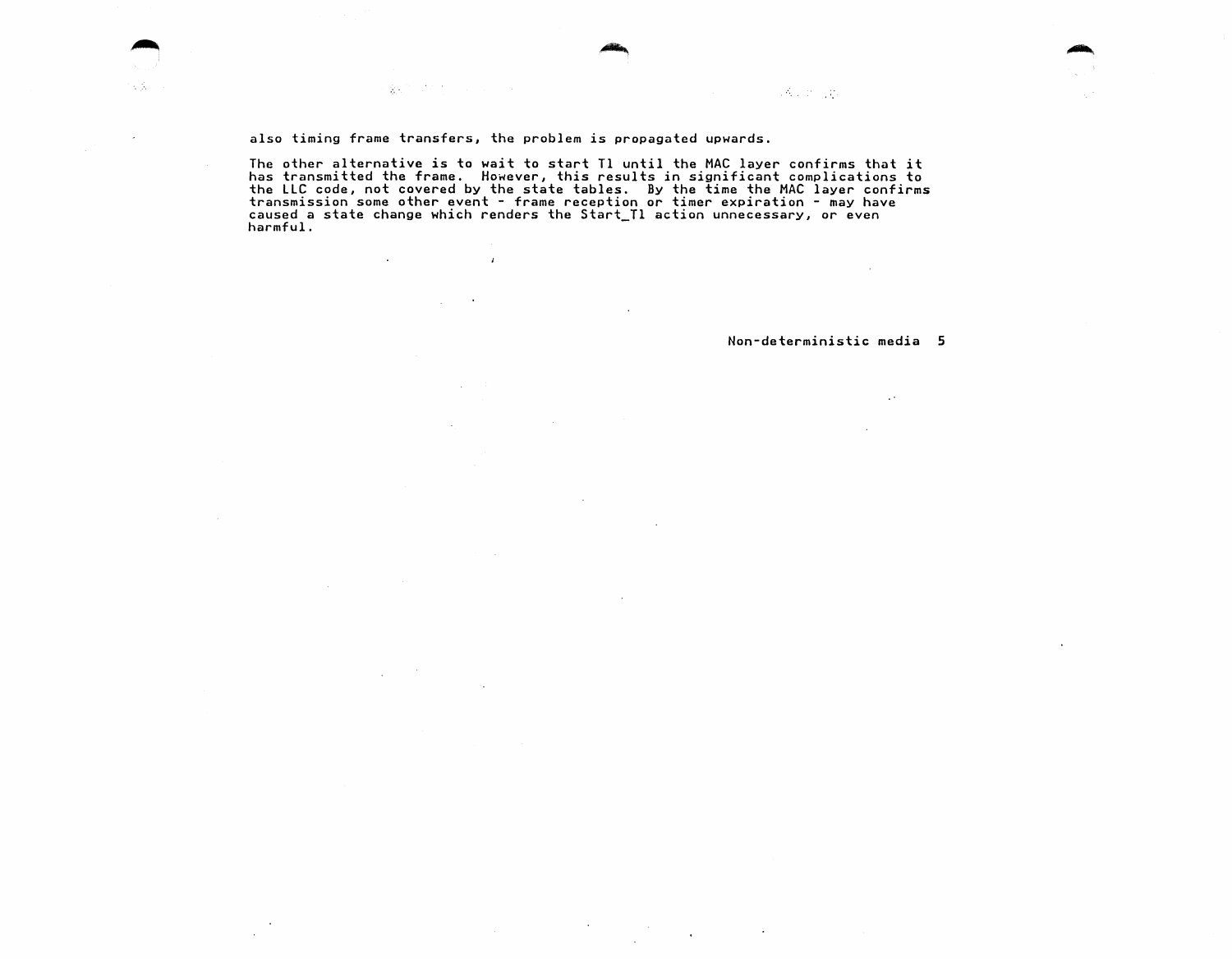ndrin da

#### Traversing the media

法行政 医新生

Once a station has gained the right to transmit on the media, it would seem that the transit tiine is governed only by the media speed, and the distance to the target station. Unfortunately this is only true if the source and destination stations are both on the same media segment. If all media segments are of the same type, then it would appear that the transit time is governed by the station and the first bridge/relay, the distance between each of the intermediate bridges, and the distance between the last bridge and the destination station, plus the delay in each bridge/relay. In a source routing network the source station will be able to determine the number of bridges involved by examining the routing information. However, each bridge has the same problems with respect to gaining access to the medium that the source station has.

There are also situations where the source station can make no determination as to the length and nature of the route to the target station  $\sim$  a network that uses transparent bridging for all or part of its connections deliberately isolates the end stations from knowledge of the route. The use of bridges to different media types in a source routing network can also introduce delays that are not known to the source station.

#### Receiving the frame

Once the frame arrives at the target station, there is no guarantee that it will be processed and acknowledged immediately by the LLC layer. Unless there is only one active link the frame will be queued behind frames previously received for other links, and it may also be queued behind a previously received frame for the same link. How soon it is processed may also depend on the implementation - if the LLC protocols are executed on a non-dedicated processor, for example, the preparation of the response frame may be delayed by the execution of another task, unrelated to the LAN communication.

Items 4-6 all encounter potential delays of the same nature as items 1-3.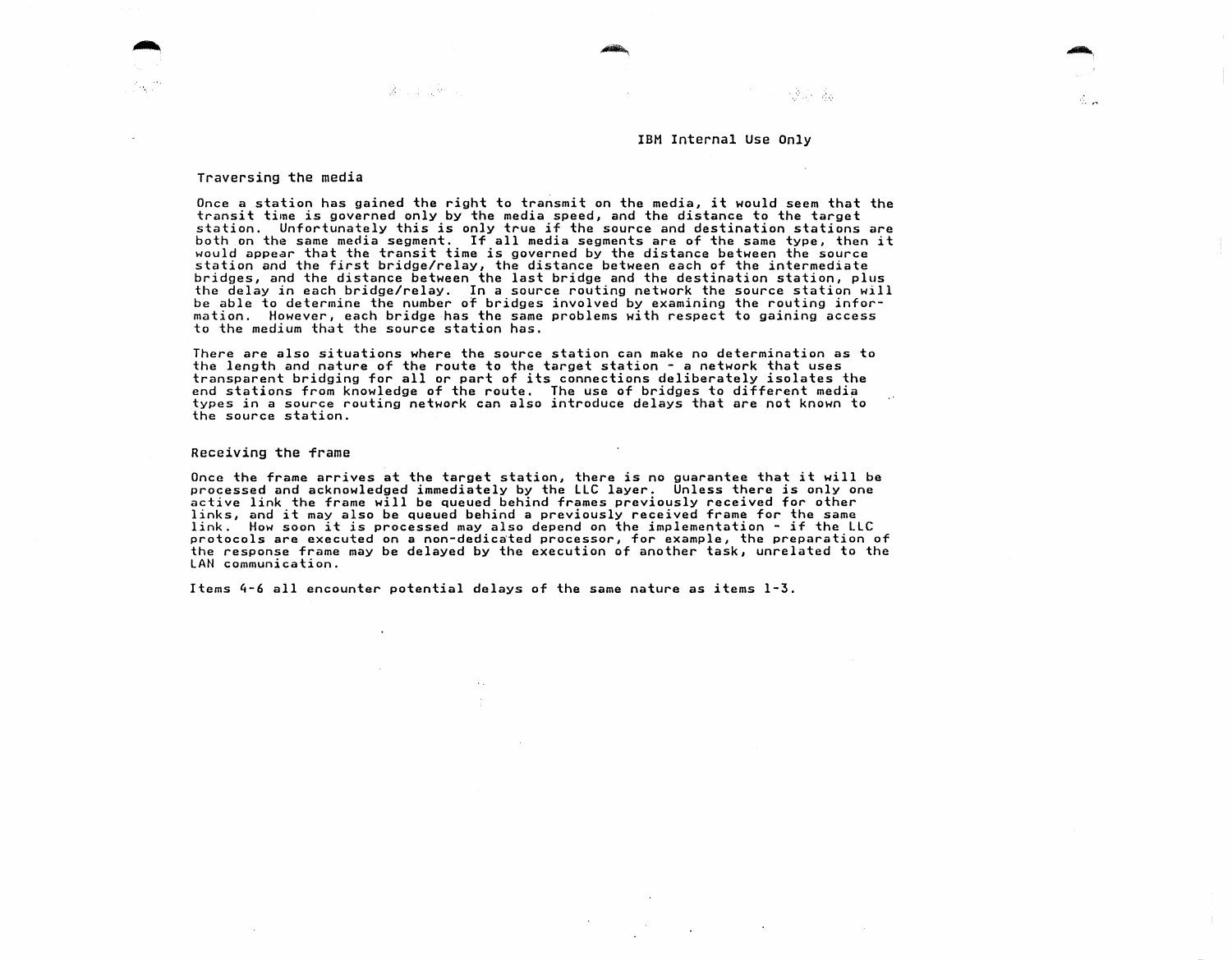医心胸麻醉 医乳

 $\sim$ 

IBM Internal use Only

#### SOME SPECIFIC PROBLEMS

Given that Tl cannot be set to an accurate value in all cases, there will be occa-<br>sions when it will expire, and a response to the timed frame will still be received<br>by the sender. Since a basic premise of the protocol is happen, there are obviously problems when it does happen. This section will describe three specific scenarios that have been observed and will address some possible ways around the problems. The various figures illustrate frame flows between stations, and use the following conventions:

- Station A is the transmitter and Station B the receiver
- The first field in a frame description defines the frame type and command code:  $I$  for  $I$ -format frames (data frames), $\frac{RR}{LR}$ ,  $\frac{RR}{LR}$ ,  $\frac{R}{2}$ , for supervisory frames, and TRMR for Frame Reject.
- The second field in a frame description indicates whether the frame was a<br>command <u>(</u>C) or response <u>(</u>R) and the state of the poll <u>(</u>P or\_NP) or final <u>(</u>F or<br>\_NF) bit.
- The remaining fields in I-format frames represent the N(r) and N(s) sequence numbers (in hexadecimal).  $\bullet$
- The remaining field in supervisory frames represents the N(r) number.

The Unexpected Response-Final Problem

The simplest case is that of the unexpected, or spurious, response-final frame. Consider the following frame flows, first that seen by the receiver:

| Station A       |                           | <b>Station B</b> |
|-----------------|---------------------------|------------------|
| <b>RR CP 46</b> | ------------->            |                  |
|                 | $\epsilon$ -------------- | RR RF 3C         |
| <b>RR CP 46</b> | ------------->            |                  |
|                 | --------------            | RR RF 3C         |

Figure 1. Receiver's frame flow for the response-final problem

Station B sees nothing unusual - it processed two RR command-poll frames. However, Station A sent the second *RR* command-poll frame because its Tl expired on the first. The flow it sees is in the second figure.

Station A Station B

RR CP 46 ------------->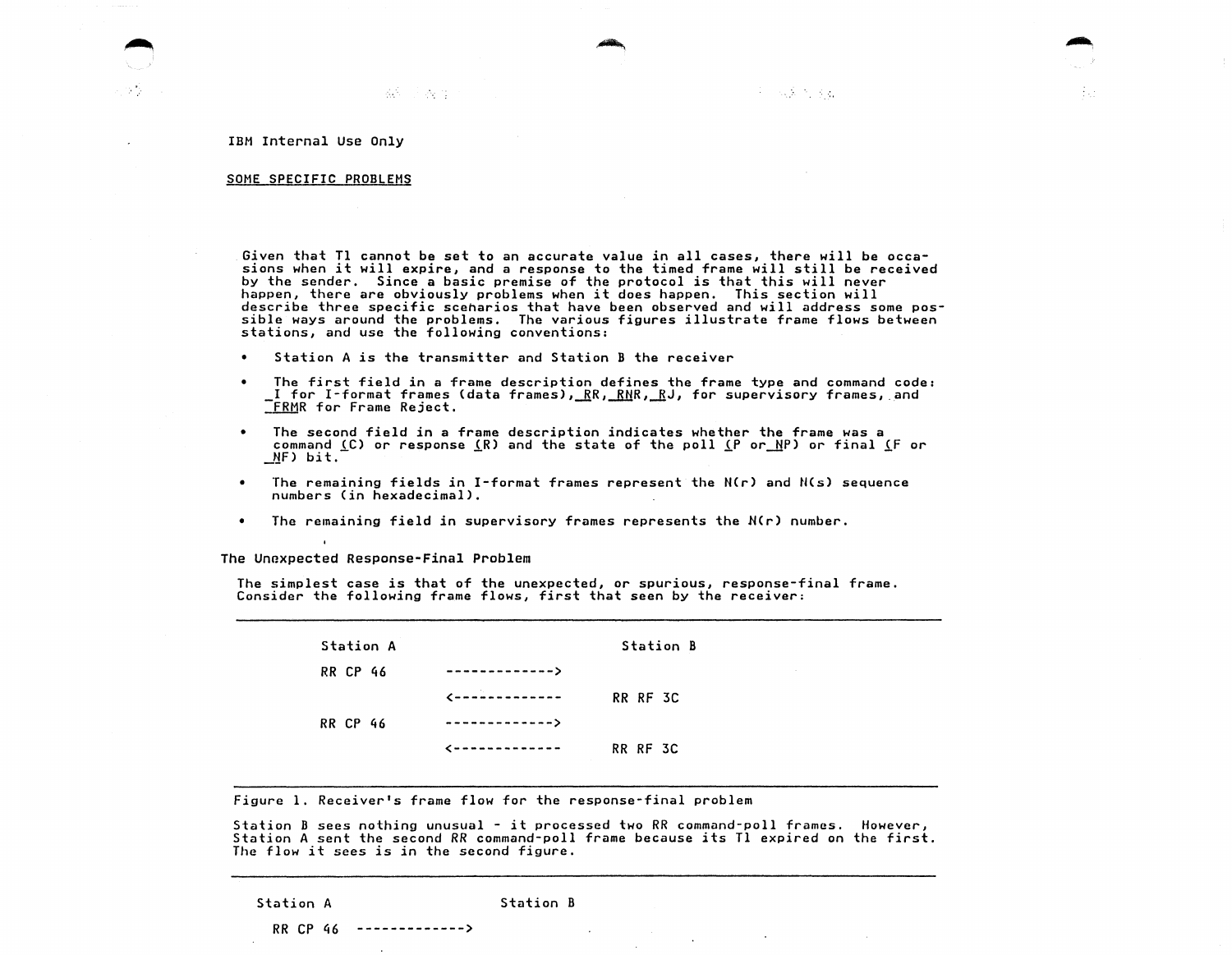RR CP 46 ------------->

<------------- RR RF 3C <------------- RR RF 3C

 $\mathcal{G}^{(0)}_{\text{int}}$  , where  $\mathcal{G}^{(0)}_{\text{int}}$ 

Figure 2. Transmitter's frame flow for the response-final problem

 $\sim$ 

The second response-final frame, according to the initial version of the LAN FAP rie second response rinal riem, according to the initial bit is unexpected as there is no<br>unanswered poll bit outstanding. This should cause a Frame Reject (FRMR) to be sent<br>by Station A, resulting in either termination of

Some Specific Problems 7

 $\mathcal{F}_{\mathcal{A}}$ 

 $\sqrt{2}$  ,  $\sqrt{2}$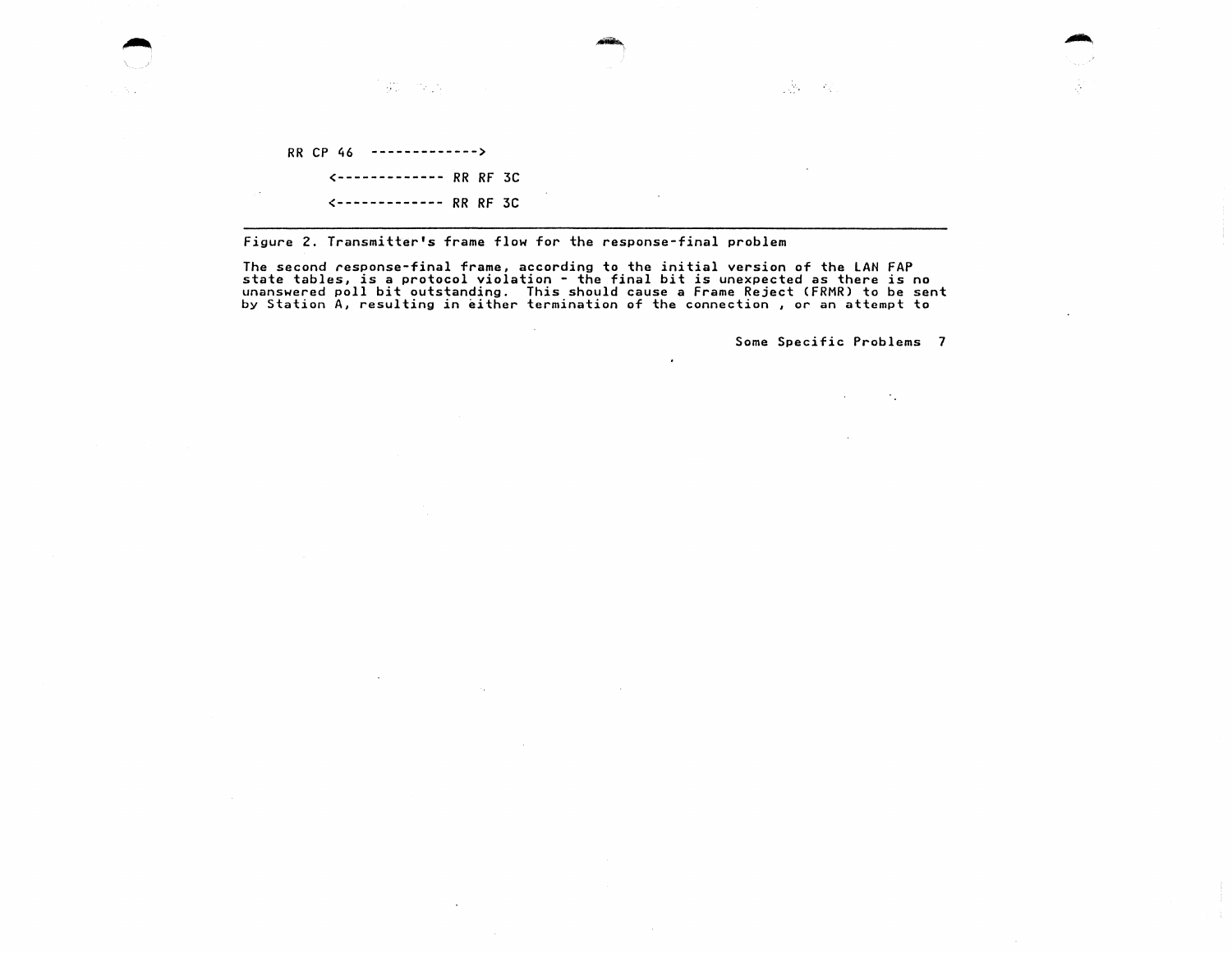.....

reset it. Even in the best case (reset), data transfer will be suspended for a considerable period.

The later versions of the LAN FAP state tables were updated to allow the second response-final to be accepted by Station A. If a frame is received in any of the<br>information-transfer states with the final bit set, and no poll bit is outstanding, the final bit is simply ignored. The frame is treated as if it had been a response-<br>not-final. This allows the link to remain up during a transient timing problem,<br>such as beaconing on an intermediate ring.

The Frame Reject Problem

This problem was observed when running with substantial delays in the receiving<br>station. Both stations operate according to the protocol, but the frame flow they<br>observe is different. The transmitter believes that a checkp lost, while the receiver in fact receives and procoesses the frame. From that point on the stations see the frame flow differently.

| Station A       | $\mathcal{L} = \frac{1}{2} \sum_{i=1}^n \mathcal{L}_i$ | Station B               | V(r) |
|-----------------|--------------------------------------------------------|-------------------------|------|
| <b>RR CP 46</b> | ------------->                                         |                         | 3C   |
|                 | --------------                                         | RR RF 3C                |      |
| <b>RR CP 46</b> | ------------->                                         |                         |      |
|                 | <-------------                                         | RR RF 3C                |      |
|                 | I CP 3C 46 -------------->                             |                         | 3D   |
|                 | <-------------                                         | RR RF 3D                |      |
| I CP 3C 46      | -------------->                                        |                         |      |
|                 | -------------                                          | RJ RF 3D                |      |
|                 | I CNP 3D 46 $---------$                                |                         | 3E   |
|                 | $\epsilon$ - - - - - - - - - - - - -                   | RR RNF 3E<br>$\sim 100$ |      |
| FRMR RNF        | ------------>                                          |                         |      |

Figure 3. Receiver's frame flow for the FRMR problem

 $\label{eq:2.1} \mathcal{L}_{\mathcal{F}}(t) = \mathcal{L}_{\mathcal{F}}(t) + \mathcal{L}_{\mathcal{F}}(t)$ 

Station B has every right to be puzzled by the FRMR it has just received. It has answered incoming command-poll frames with response-final frames, it has acknowledged all I frames on receipt, and it has sent a Reject to a duplicate I frame - all according to the protocol. However, the view from Station A is a little different...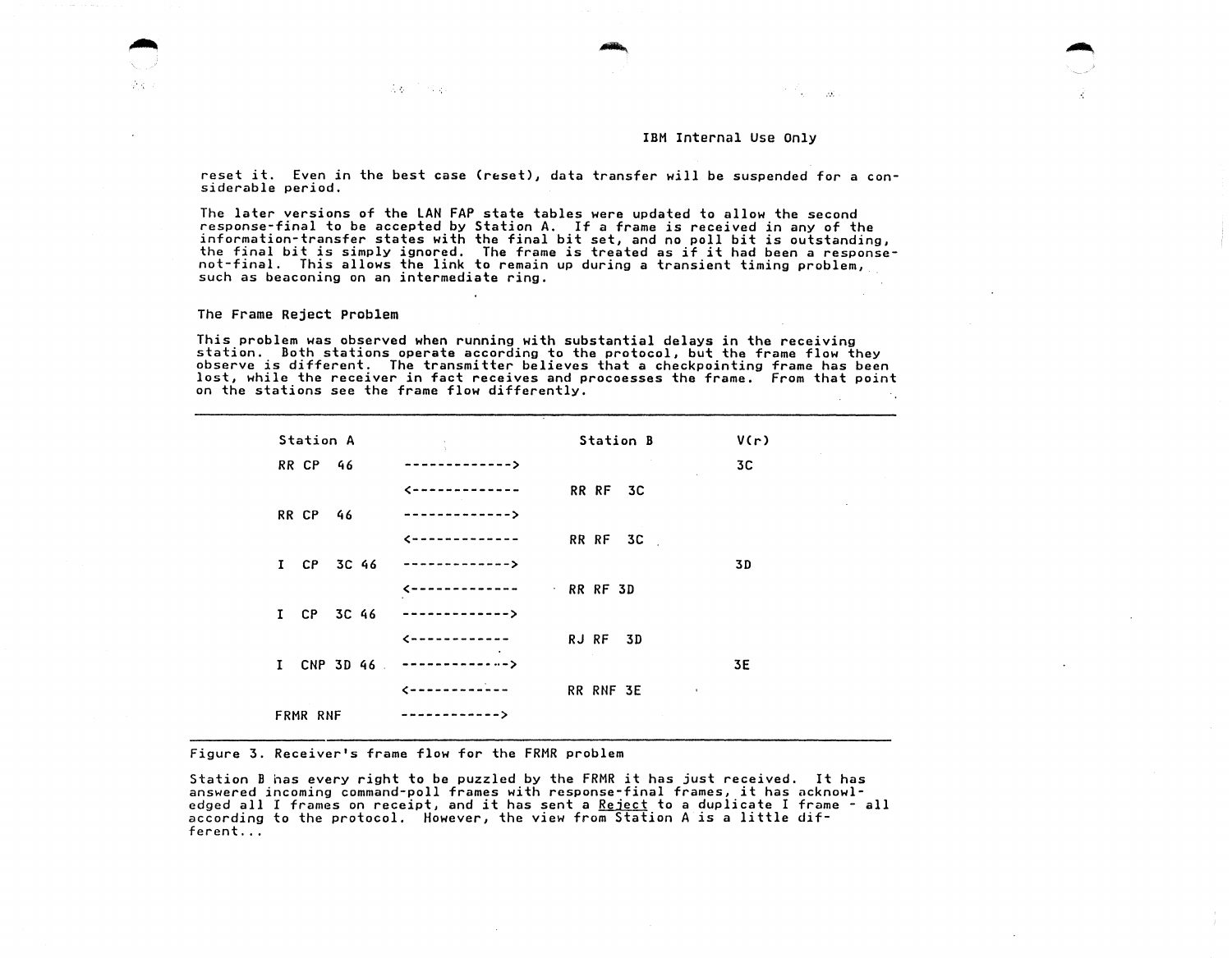or Lu

| V(s)                      | Station A Station B |                                      |
|---------------------------|---------------------|--------------------------------------|
| 3C –                      | <b>RR CP 46</b>     | -------------->                      |
|                           | <b>RR CP 46</b>     | -------------->                      |
|                           |                     | RR RF 3C<br>$\zeta$ -------------    |
| 3D                        |                     | I CP 3C 46 -------------->           |
| 3C                        |                     | RR RF 3C                             |
| 3D -<br><b>Contractor</b> |                     | I CP 3C 46 $---------2$              |
|                           |                     | RR RF 3D<br>$\epsilon$ ------------- |
| 3E                        |                     | I CNP 3D 46 -------------->          |
| 3D                        |                     | 1. Cunnannannan<br>RJ RF 3D          |
|                           |                     | RR RNF 3E<br>$\epsilon$ ------------ |
|                           | FRMR RNF            | ------------->                       |

- 35

figure 4. Transmitter's frame flow for the FRMR problem

When Station A received RJ RF 3D it prepared to resend I frame 3D, and reset its sequence numbers accordingly. Thus, when frame RR RF 3E, the acknowledgement for I frame 30, arrives Station A has forgotten that 30 was sent, and treats the acknowledgement of the unsent frame as a protocol violation, which causes th<u>e FRMR R</u>NF to be sent.

The problem is caused by the fact that Station A sent two command-poll frames at the beginning of the sequence, and both were received Ly Station B. Since the defi-<br>nition of the response timer is that once it expires the frame being timed will never be seen by the intended receiver, Station A forgets that it ever sent the first frame in the sequence. The response-final frame that is actually sent in<br>response to the first frame is treated by Station A as satisfying the outstanding poll bit in frame number two. From that point on the two stations are one frame out of synchronization, eventually leading to the FRMR transmission.

There are Cat least) two possible changes that can be made to the protocols to handle this problem. The problem is partly caused by the fact that the transmitter is setting the poll bit on in the I frames. IEEE 802.2 permits setting the poll bit on at any time: the LAN FAP recommends setting the poll bit on in certain I frames sent when running the dynamic window algorithm used to reduce bridge congestion (see<br>the IBM Token-Ring Architecture Reference Manual, pp 11-29ff). Since the dynamic window algorithm temporarily reduces the transmit window below the user-defined value, the poll bit is used to solicit acknowledgement from the receiving station, whose receive window (MAXIN) value is unchanged. When the dynamic window algorithm is first invoked the transmit window is set to one, therefore the first frame sent in the scenario under discussion is sent with the poll bit set. If the poll bit had not been set, the secon<u>d RR RF</u> 3C frame would have had no effect on Station A - the final bit would have been ignored as no poll bit was outstanding, and the  $N(r)$  value would not have caused retransmission.

One solution, therefore - provided unexpected response-final frames are accepted -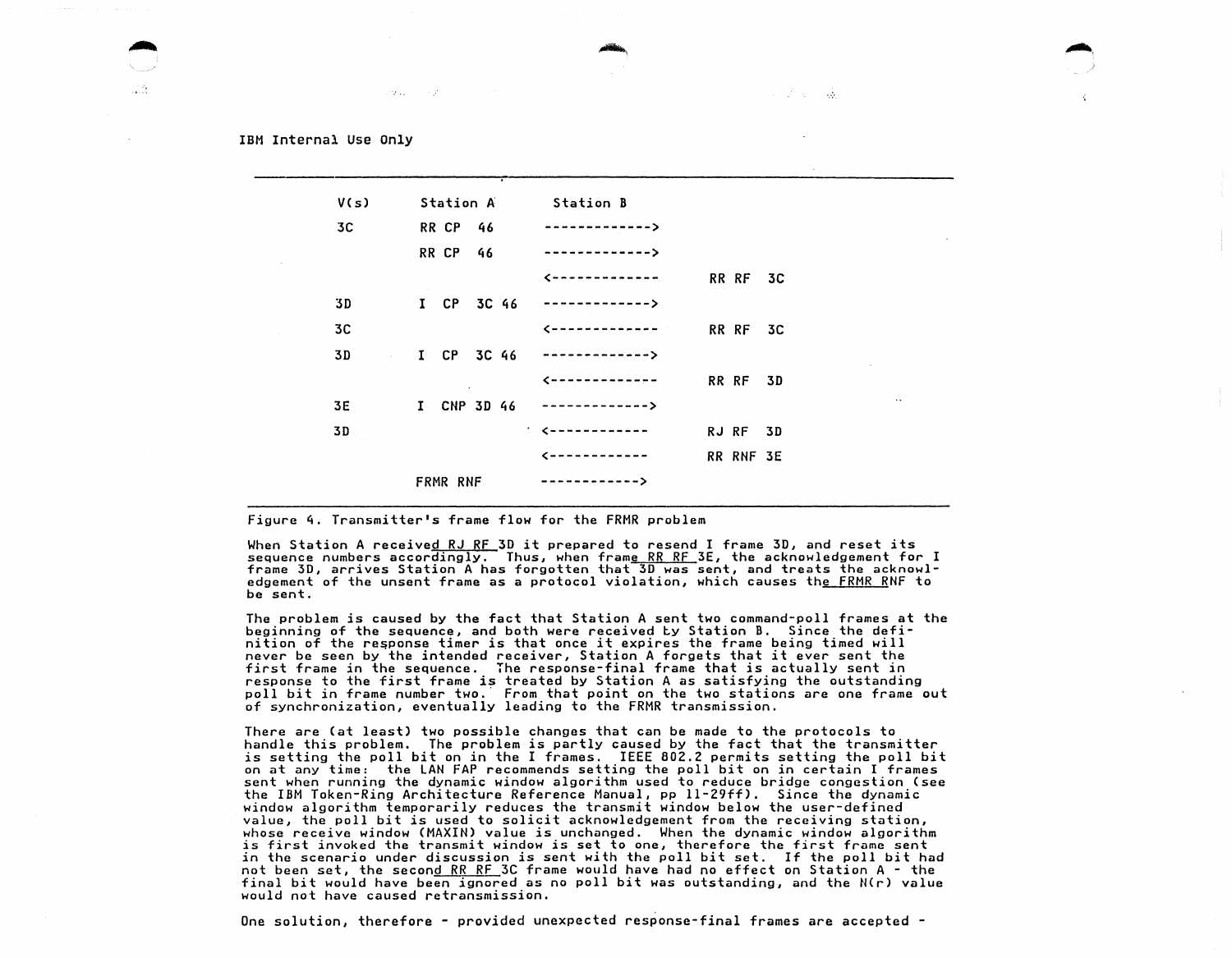is to always send I frames command-not-poll.

Кġ.

An alternate fix is to recognize the fact that the RR RF 3E frame is not truly invalid - I frame 3D was in fact sent. This can be accomplished by using a new<br>state variable, Saved\_V(s), which holds the highest value used as V(s). If an<br>incoming frame fails the check for valid N(r) value, the check is Saved\_V(s). If the second check is successful, the NCr) field in the frame is rep:aced with the last 'correct' N(r) value. In addition, the final bit is ignored. Thus the framp does not cause a FRMR, but neither does it affect the state of the protocol.

In the scenario above the frame RR RF 3E is thus converted to RR RNF 30 and is effectively ignored by Statjon A which goes ahead and completes retransmission of I

Some Specific Problems 9

Â.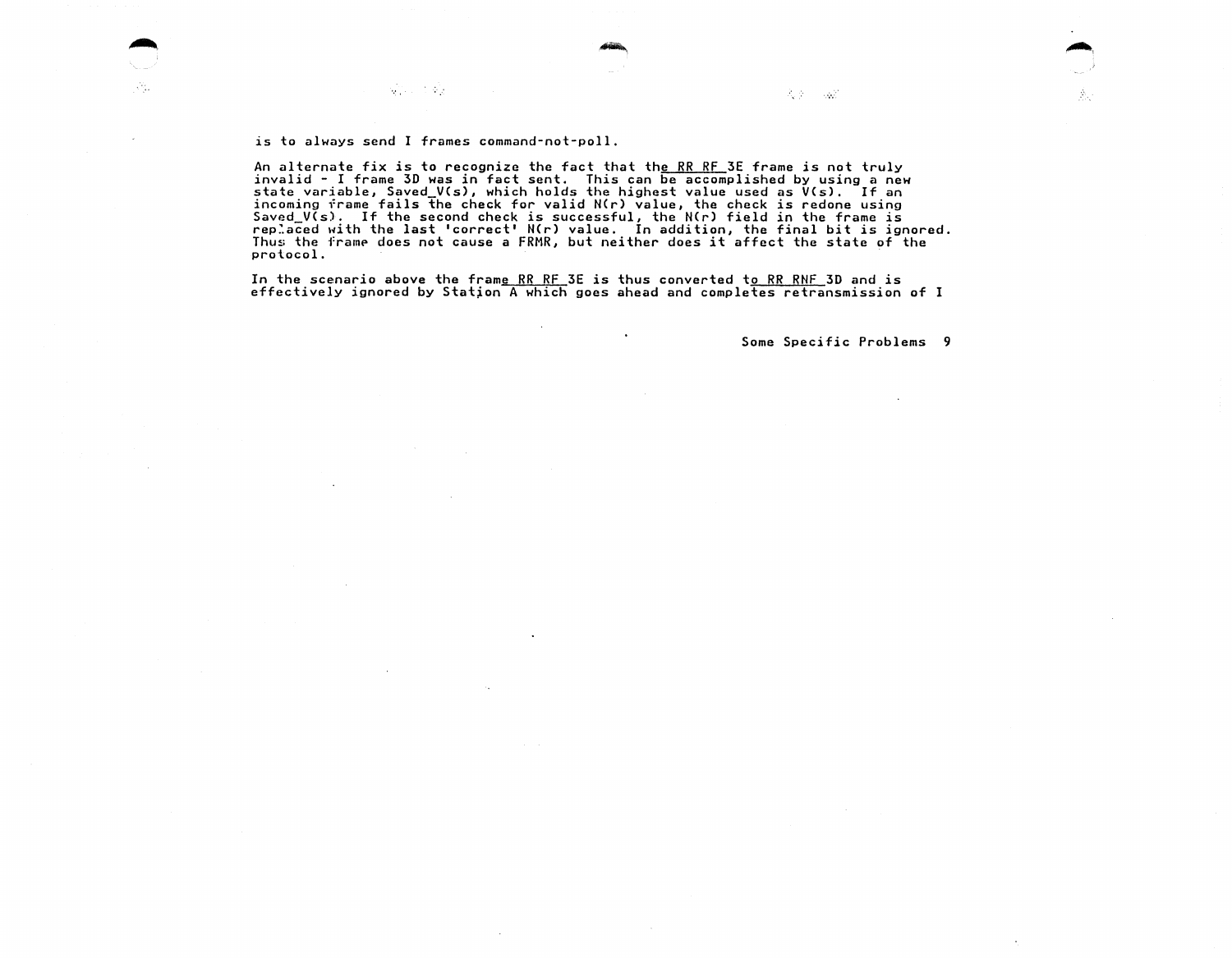$\sim 100$  mass  $^{-1}$ 

frame 3D instead of sending the FRMR. Station B will then respond with RJ RF 3E, which Station A treats as an acknowledgement of I frame 30.

The Link Lost Problem

 $\ddot{\phantom{a}}$ 

alah sebagai

.•.·

The FRMR problem described in the previous section was observed when the receiving station was heavily loaded. The time required for frame delivery is also effected by the path between the communicating stations. With the development of Local Area Networks it becomes more and more likely that the stations are on different media segments, and indeed that the segments are not necessarily of the same media type. This clearly results in changes in the time required for frame delivery and acknowledgement, and can lead to a worsening of the FRMR scenario in which the fix described above becomes inadequate. In this case the FRMR is avoided by the fix, but eventually the link is lost due to the failure of the transmitting station to exit checkpointing.

The 'Frame Numbers' shown in the following figures refer to the sequence of frames on the ring in which Station B is inserted. All frames relating to the transmission of I frames by Station B have been omitted for clarity.

|           | Frame No. Station A |                                                                 | Station B |
|-----------|---------------------|-----------------------------------------------------------------|-----------|
| 01        | I CNP 4 45          | ------------->                                                  |           |
| 02        |                     | $\epsilon$ -------------                                        | RR RNF 5  |
| 03        | <b>RR CP 45</b>     | ------------->                                                  |           |
| 04        |                     | $\leftarrow$ - - - - - - - - - - - - -                          | RR RF 5   |
| 05        | <b>RR CP 45</b>     | ------------->                                                  |           |
| 06        |                     | $\zeta$ = = = = = = = = = = = = =                               | RR RF 5   |
| 07        | I CNP 5 45          | ------------->                                                  |           |
| 08        |                     | $\epsilon$ -------------                                        | RR RNF 6  |
| 09        | <b>RR CP 45</b>     | $\mathcal{O}(n)$<br>$\ldots \ldots \ldots \ldots \ldots \ldots$ |           |
| 10        |                     | $\zeta$ - - - - - - - - - - - - -                               | RR RF 6   |
| 11        | $I$ CP 5 45         | ------------->                                                  |           |
| 12        |                     | $\leftarrow$ - - - - - - - - - - - -                            | RJ RF 6   |
| 13        | I CNP 6 46          | -------------->                                                 |           |
| 14        |                     | $\leftarrow$ - - - - - - - - - - - -                            | RR RNF 7  |
| 15        | I CNP 7 46          | ------------->                                                  |           |
| 16        |                     | $\epsilon$                                                      | RR RNF 8  |
| 17        | $I$ CP $6$          | ------------->                                                  |           |
| - 1<br>18 |                     | $\zeta$ - - - - - - - - - - - -                                 | RJ RF 8   |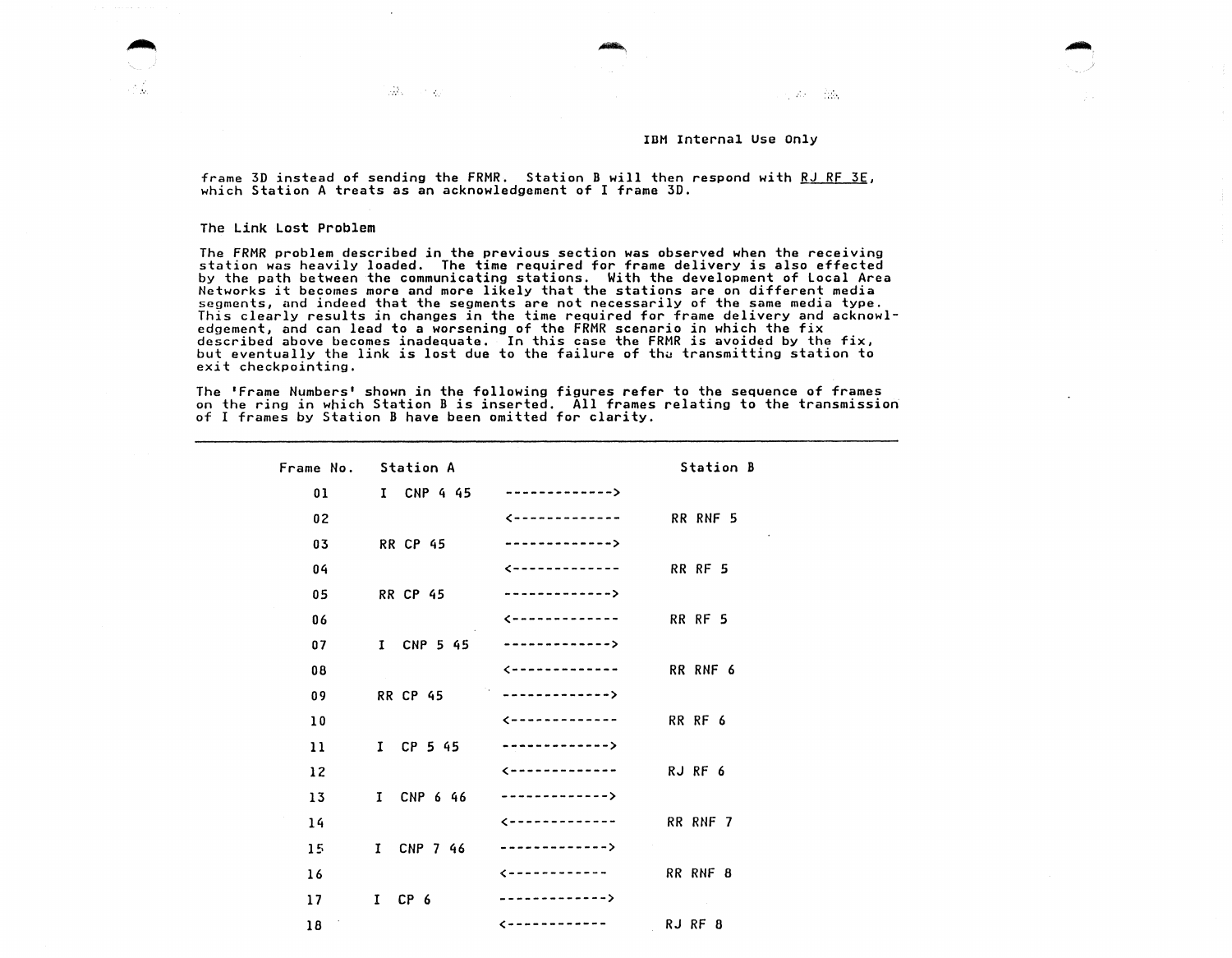

٠.

 $\sim$  .

figure 5. Receiver's frame flow for the link lost problem

 $\sim$ 

 $\sim$ 

.<br>Station B answers each frame as it is received, however receipt of the responses by<br>Station A, which is inserted into a different ring, is delayed. The repetition of the checkpointing frame sent after <u>I CNP 4 45</u> (frames 3 and 5) is an indication that there is a problem.

 $\bullet$ 

 $\mathcal{L}$ 

10 LLC Timers in LANs

 $\sim$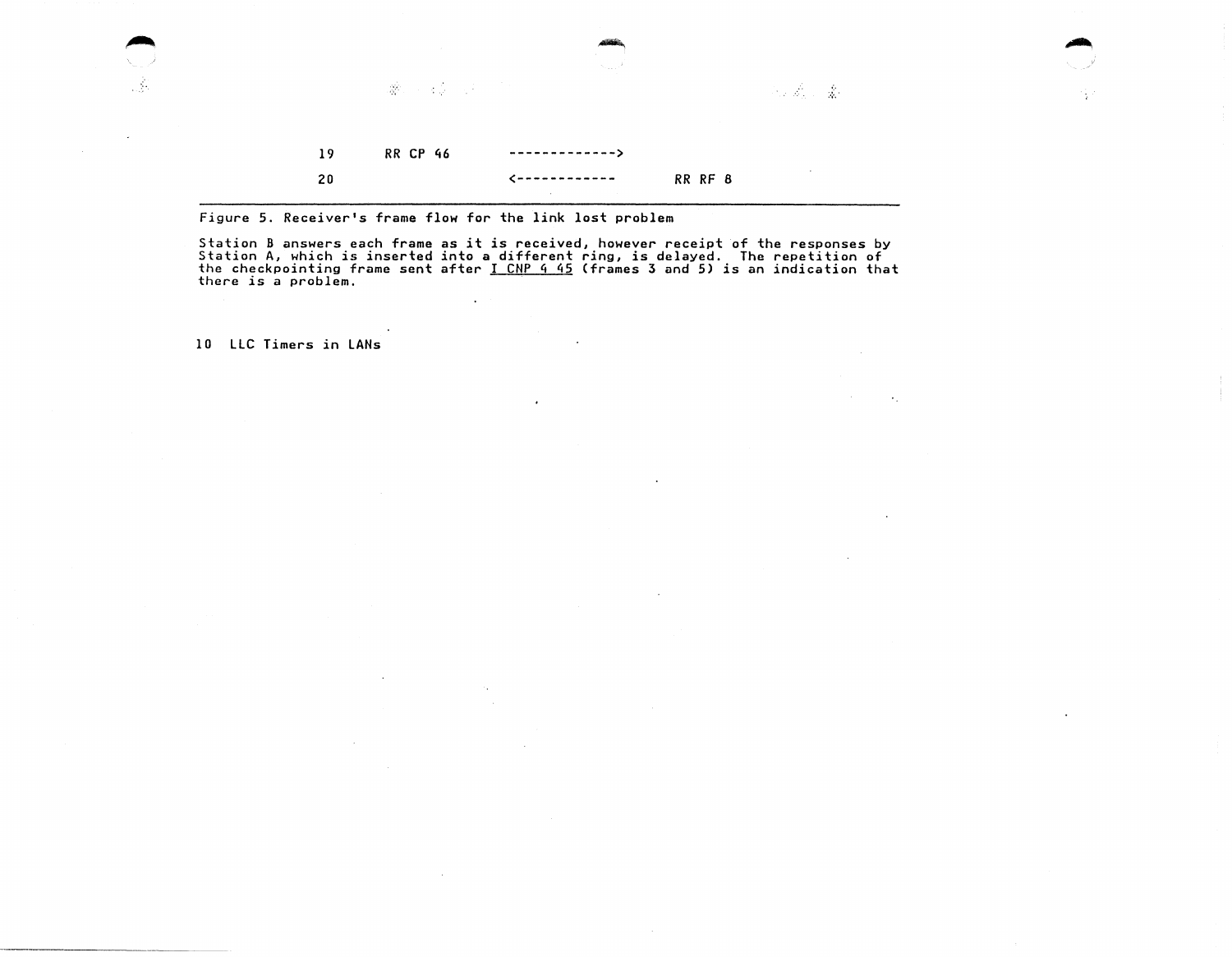$\mathcal{N}_{\mathcal{V}} = \mathcal{N}_{\mathcal{V}}$ 

# IBM Internal Use Only

|    | Frame No. Station A |                                   | Station B                         |
|----|---------------------|-----------------------------------|-----------------------------------|
| 01 | I CNP 4 45          | ------------->                    |                                   |
| 03 | <b>RR CP 45</b>     | ------------->                    | 1                                 |
| 02 |                     | $\epsilon$ -------------          | RR RNF 5                          |
| 05 | <b>RR CP 45</b>     | ------------->                    |                                   |
| 04 |                     | - <--------------                 | RR RF 5                           |
| 07 | I CNP 5 45          | ------------->                    |                                   |
| 09 | <b>RR CP 45</b>     | ------------->                    |                                   |
| 06 |                     | $\zeta$ ------------              | $\ddot{\phantom{a}}$ .<br>RR RF 5 |
| 11 | $I$ CP 5 45         | ------------->                    |                                   |
| 08 |                     | $\leftarrow$ -------------        | RR RNF 6                          |
| 10 |                     | $\zeta$ -------------             | RR RF 6                           |
| 13 | $\cdot$ I CNP 6 46  | $- - - - - - - - - - - -$         |                                   |
| 15 | I CNP 7 46          | ------------->                    |                                   |
| 12 |                     | $\zeta$ ------------              | RJ RF 6                           |
| 17 | $I$ CP $6$          | ------------->                    |                                   |
| 19 | <b>RR CP 46</b>     | ------------->                    |                                   |
| 14 |                     | $\left\{$ - - - - - - - - - - - - | RR RNF 7                          |
| 16 |                     | $\zeta$ ------------              | RR RNF 8                          |
| 18 |                     | $\zeta$ ------------              | RJ RF 8                           |
| 21 | <b>RR CP 46</b>     | ------------->                    |                                   |
| 20 |                     |                                   | RR RF 8                           |
|    |                     |                                   |                                   |

Figure 6. Transmitter's frame flow for the link lost problem

When Station A receives frame number 12 it resets its send sequence number, and accepts the following frames from Station B (numbers 14, 16, 18, and 20) only on the basis of the protocol change described in the previous section. However, as described, the final bit in these frames is ignored, and Station A is unable to exit checkpointing, as this requires a response-final frame in answer to the commandpoll. Eventually Station A exceeds its retry count and declares that the link has port.<br>been lost.

Of course, the obvious solution is to extend the fix and recognize the final bit in the fixed frame. However, this seems to be stretching the protocol too far.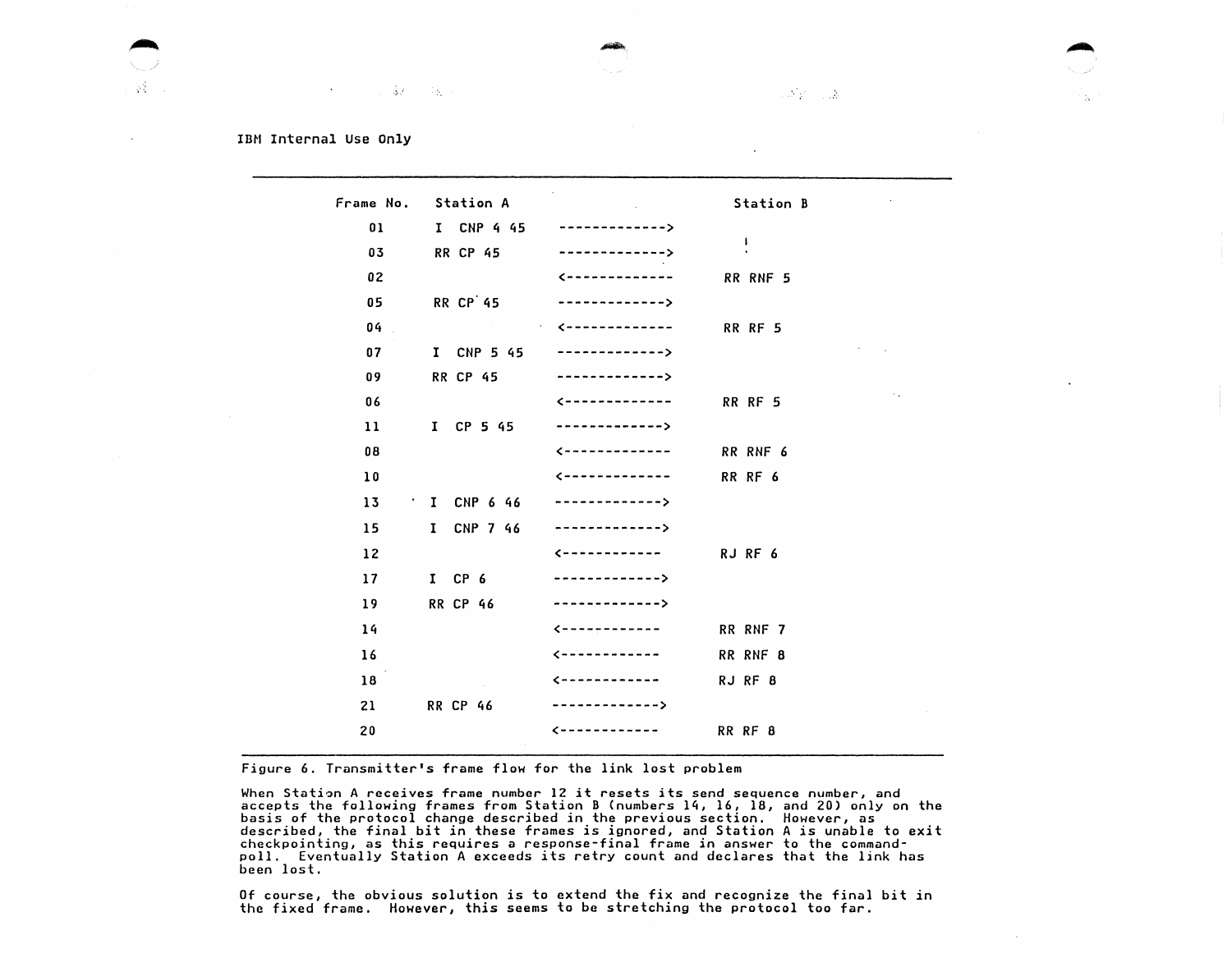39

## ACKNOWLEDGED CONNECTIONLESS PROTOCOLS

The most significant differences between Type 2 and Type 3 protocols are:

 $\bullet$ Connection establishment

• Number of outstanding unacknowledged frames

istoria de la construcción de la construcción de la construcción de la construcción de la construcción de la c<br>Construcción

Type 3 protocols do not require that a connection be established. However, a send state variable is maintained for a given combination of Destination Address, Source SAP, and priority. Only one frame can be outstanding (awaiting acknowledgement) for the combination at any one time, and the receiver is obligated to send a response frame. A response timer and retry count are associated with the frame, and the higher layer is informed if both expire without acknowledgement. However, since the next frame for the combination will be sent with the same sequence number as an unacknowledged frame, it is possible that a delayed response to the first frame would be thought to acknowledge the second frame.

 $\sim 100$  m  $^{-1}$  .  $100$ 

Ą.

The Type 3 protocol definition specifically states:

If sequential delivery of Type 3 PDUs is required, the data link user must not queue a Type 3 request to LLC for transmission between a given SSAP and remote station ... at a given priority if a previous such request has not yet been confirmed by LLC. This restriction is necessary to allow higher layers to perform recovery operations before resuming normal data transmission in case LLC is unsuccessful in transmitting a PDU (after retries),

This puts the responsibility for maintaining correct frame sequences on the higher layer.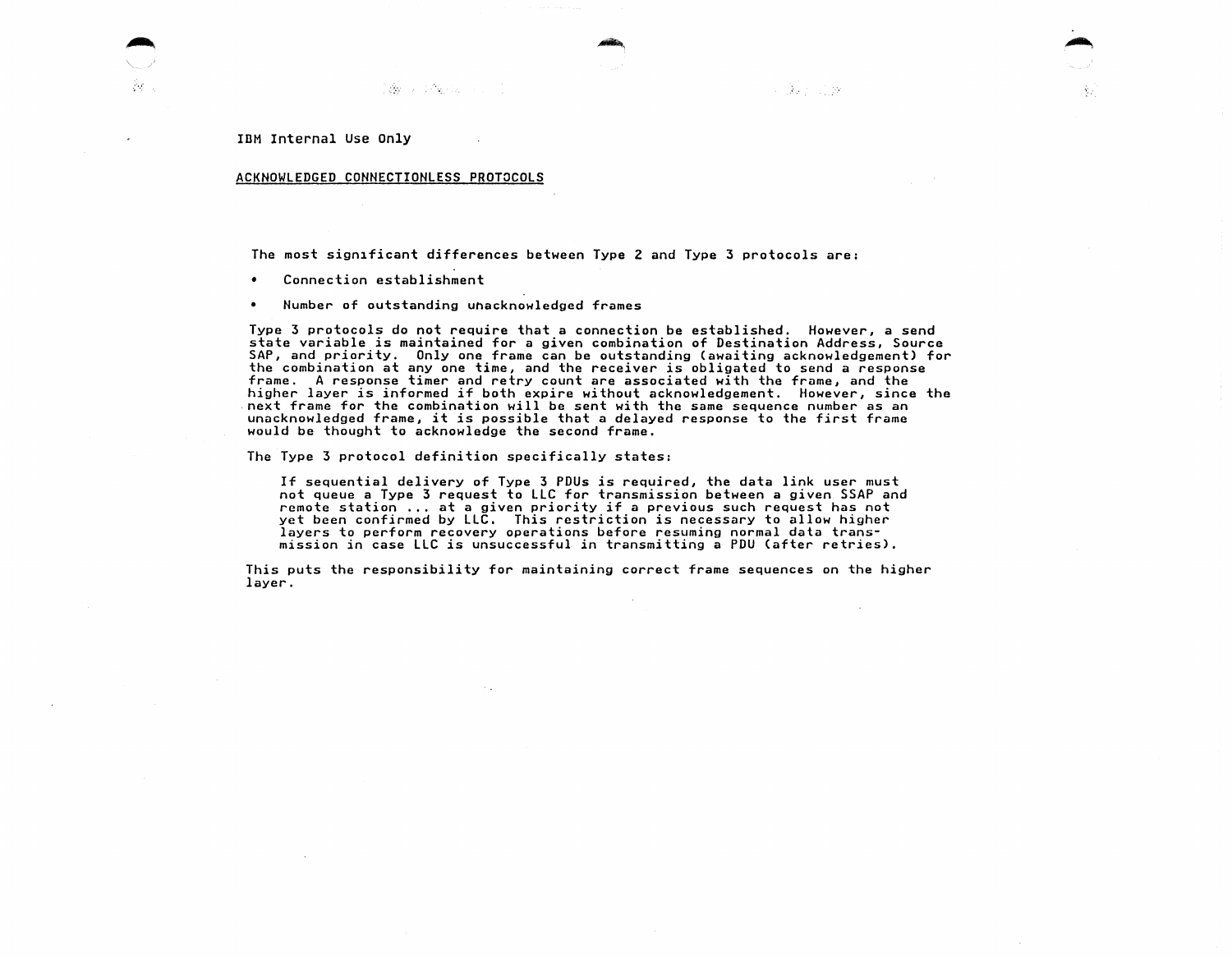and State Control

## POSSIBLE SOLUTIONS

One solution to the problems discussed above is to keep setting Tl to higher and higher valuas until no problems are observed. This can result in a very long time being taken to detect that a frame really has been lost, and to retransmit it.

...

けいない

The next least disruptive procedure is to 'fix' the protocol. However, this can reach the point at which there seems little point in running the protocol at all.

Probably the most effective change would be to alter the protocol so that supervisory frames also carried sequence numbers: an acknowledgement could then be unambiguously associated with a particular command-poll frame. This is the method used by the TCP layer of TCP/IP. Since this would require a major change to an international standard, and obsolete existing code, it is effectively a non-starter ..

Another option is to abandon the Type 2 protocols and run Type 1 link layer protocols with frame sequencing and error recovery at a higher layer. As with the first suggestion, however, this will result in significantly delaying recovery from a truly lost frame. It will also eliminate one method of pacing - the use of Receiver-Not-Ready frames at the LLC layer. Depending on the higher-layer protocol used, it could also result in simply moving the problem upwards.

A better option, where delays are caused by the use of bridges and dissimilar media, is to terminate the LLC protocols at an intermediate point, rather than running them end-to-end. Just how much of the layer 3 protocols must be run in such an intermediate box is arguable, and may be governed by the lower-level routing technique in use. In an all source-routing network all that may be needed is some relay code, producing a box that has been called an 'LLC switch'. Where translation between source-routing and transparent bridging is required, a layer 3 router could be used. Use of a layer 3 router could also be considered where Type 2 protocols are used on<br>one media type which is interconnected to another using only Type 1 protocols.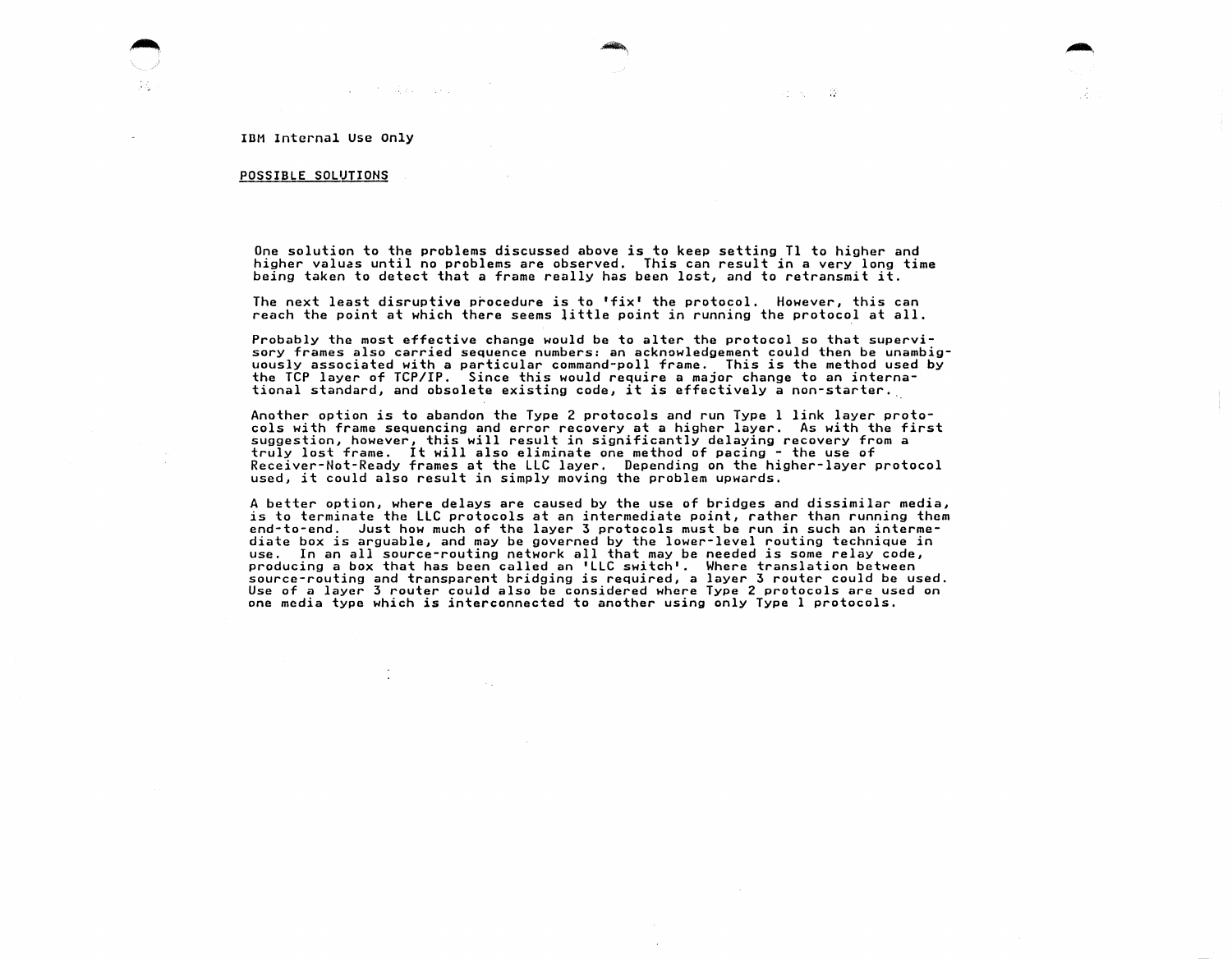**Reference of the** 

**Contract State** 

# **CONCLUSION**

 $\mathcal{N}_{\mathrm{eq}}$ 

The LLC Type 2 protocols were originally designed for a situation where frame delivery and response time could be determined with reasonable accuracy. It was indeed valid to assume that when a certain period of time had elapsed, no response to a command-poll frame would arrive, because the frame would never be delivered. The world of LANs is not that deterministic - even where the MAC protocols appear to be deterministic, there are other considerations. Trying to set the response timer to a value large enough to take into account all possible delays can result in a value too large to be useful for error recovery cases.

·~.

- 25

 $\mathcal{F} \subset \mathbb{R}^{n \times n}$ 

While adjusting the Tl value may be adequate for problems encountered between nodes on the same media segment, more complex solutions are required in more complex networks. The design and implementation of boxes that terminate Type 2 protocols at an<br>intermediate point is becoming an important consideration as local area networks increase in size and complexity.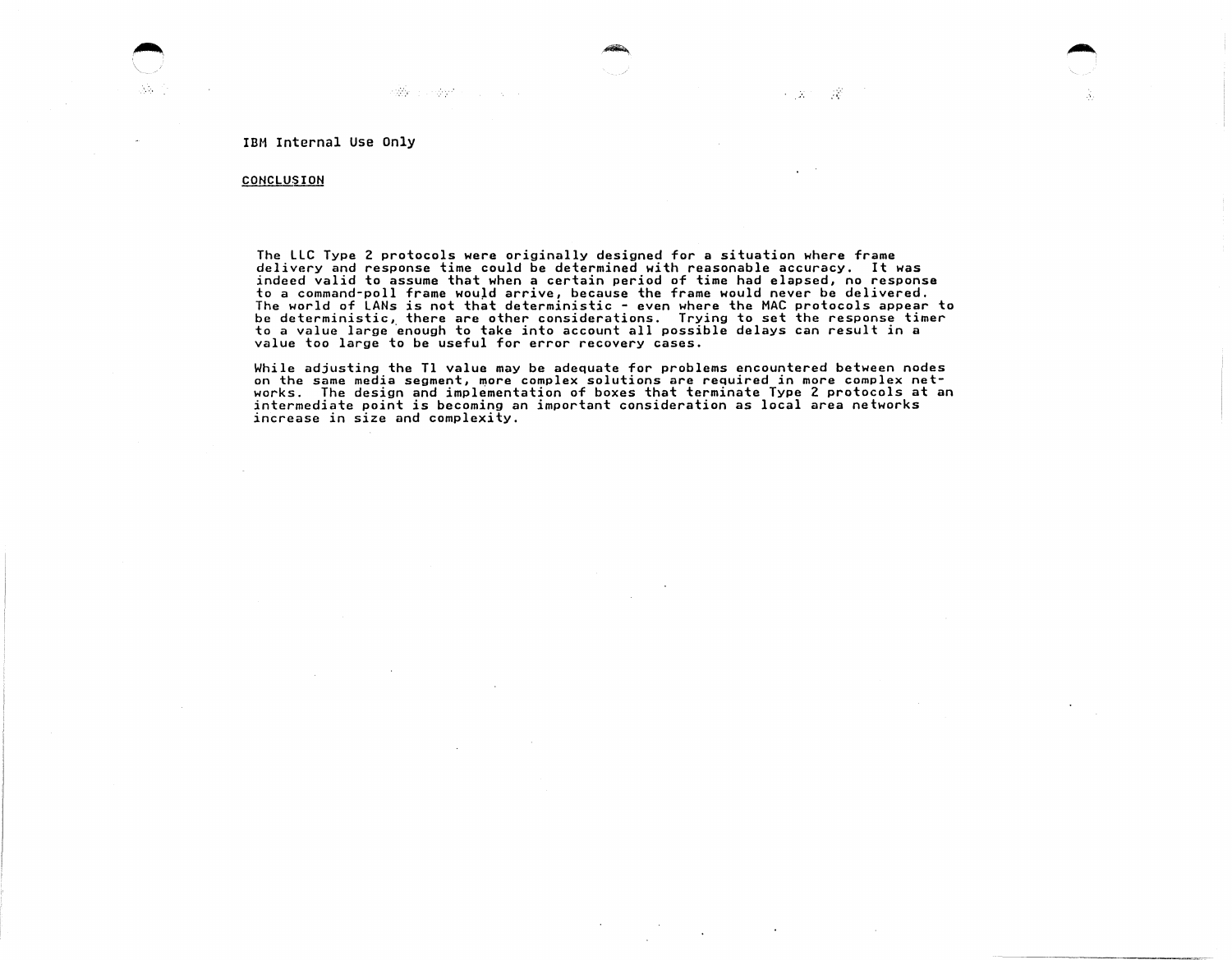# B IBLIOGRA PH'(

IBM Token-Fing Network Architecture Reference, SC3Q-3374-0l, August 1987

**第6** (1) 《法》 《大学》 《天文》

ISO/DIS 8802/2, logical link Control Standard for local area networks, 1987-01-14

ISO/DIS 8802/3, CSMA/CD ANSI/IEEE Std. 802.3-1985

 $\sim$   $\sim$ 

 $\sim 10$ 

 $\mathcal{L}^{\mathcal{L}}(\mathcal{L}^{\mathcal{L}}(\mathcal{L}^{\mathcal{L}}(\mathcal{L}^{\mathcal{L}}(\mathcal{L}^{\mathcal{L}}(\mathcal{L}^{\mathcal{L}}(\mathcal{L}^{\mathcal{L}}(\mathcal{L}^{\mathcal{L}})))$ 

ISO/DIS 8802/4, Token-Passing Bus Access Method IEEE Std. 802.4-1985

 $\sim$ 

 $\sim$ 

 $\sim$ 

送り 一度

.--...

ISO/DP 8802/5, Token-Ring Access Method IEEE Std. 802.5-1985

 $\sim$ 

FDDI Token-Ring Media Access Control, X3T9/84-100

 $\mathcal{L}(\mathcal{L}^{\mathcal{L}})$  and  $\mathcal{L}(\mathcal{L}^{\mathcal{L}})$  are the set of the set of the  $\mathcal{L}^{\mathcal{L}}$